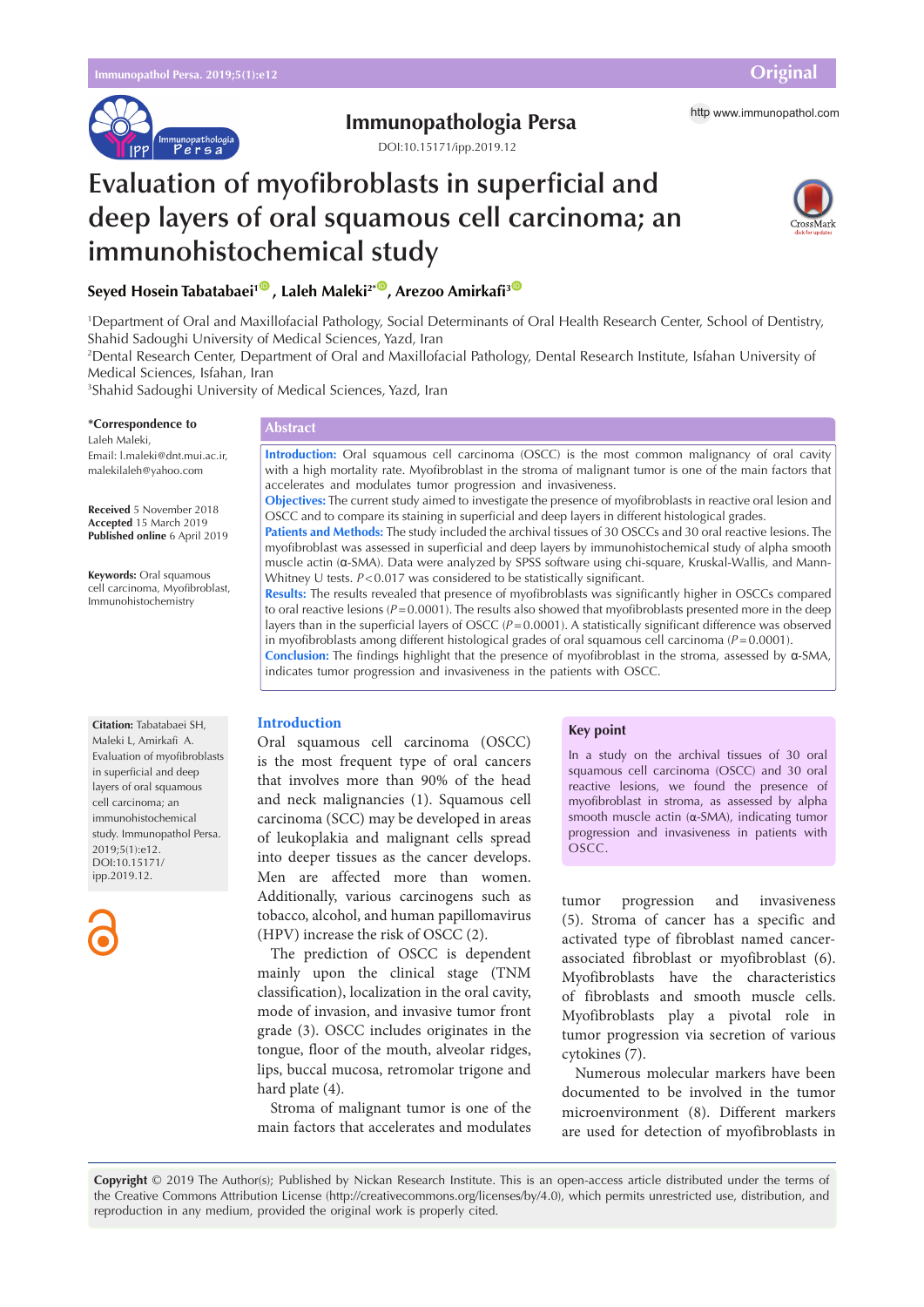tumor microenvironment, but alpha smooth muscle actin (α-SMA) is the most reliable one (9).

Few studies have evaluated the existence of myofibroblasts in OSCC and the possible role of myofibroblasts in tumor invasion(10).

# **Objectives**

The purpose of the current study was to investigate the presence of myofibroblast in oral reactive lesions and OSCC. Accordingly, this study set out to compare the presence of myofibroblast in the superficial and deep layers of OSCC as a marker of tumor invasiveness in different microscopic grades.

# **Patients and Methods**

# *Sample selection*

Based on the prevalence of OSCC, the number of samples was calculated using statistical formula. A total of 60 formalin-fixed paraffin-embedded tissue blocks consisting of histopathologically diagnosed cases of inflammatory fibrous hyperplasia (n = 16), peripheral giant cell granuloma (n = 6), irritation fibroma (n = 8), and OSCC  $(n = 30)$  were retrieved from the archives of the department of oral and maxillofacial pathology, Shahid Sadoughi University of Medical Sciences (from 2016 to 2017). Hematoxylin and eosin (H&E) slides of all samples were confirmed by two expert pathologists simultaneously. Then, tissues in paraffin blocks were provided from the pathology department and sections in 4 µm thickness were obtained for immunohistochemical procedures.

## *Staining procedure*

The sections were processed for subsequent immunohistochemical study using mouse monoclonal alpha smooth muscle actin antibody (clone 1A4; DAKO, Denmark) according to the manufacturer's instructions [as described by Etemad-Moghadam et al (11)]. The sections were deparaffinized at 60°C for 1 hour. The sections were dewaxed in xylene and rehydrated in descending grades of alcohol. Endogenous peroxidase was reduced by incubating with 6% hydrogen peroxide for 10 minutes. After that, the specimens were washed with phosphate-buffered saline (PBS). Next, protein blocking agents were used, and all sections were incubated with primary antibody α-SMA (1:100) for 60 minutes. After washing in PBS, the slides were stained with streptavidin–biotin peroxidase kit (DAKO- Denmark), followed by rinsing with PBS and diaminobenzidine chromogen. The specimens were finally counterstained with Mayer's hematoxylin for 30 seconds, dehydrated, and finally mounted. The negative and positive tissue controls were included into each immunohistochemical process. Positive controls for SMA were obtained from the normal colon tissue.

#### *Immunohistochemical analysis*

The percentage of positive non-inflammatory and non-

Score 0: Negative or non-reactive

Score 1: 1-33% positive tumor cell

Score 2: 34-66% positive tumor cell

Score 3: 67-100% positive tumor cell

Staining intensity was not considered because all the stained samples had the same intensity. The percentage of immune-positive cells was also analyzed in the superficial and deep layers of the specimens.

#### *Ethical issues*

The study was conducted in accordance with the Tenets of the Declaration of Helsinki. Written informed consent was obtained from the patients to use their sample for study purposes. This research was conducted as a thesis in general dentistry by Arezoo Amirkafi and (Thesis # 834), approved by the Committee of Ethics in Human Research at Shahid Sadoughi University of Medical Sciences, Yazd, Iran (IR.SSU.REC.1396.27).

#### *Statistical analysis*

All the parameters were assessed for statistical significance using SPSS software (version 23.0). The percentage differences of immune-positive cells between groups and superficial and deep layers were statistically analyzed. Kruskal-Wallis and Mann-Whitney U tests were used for analysis of data. Additionally, a *P* value < 0.017 was considered to be statistically significant.

#### **Results**

The samples of this study were selected from the patients with definitive diagnosis of OSCC (30 samples) and reactive oral lesions without any dysplastic or neoplastic changes (30 samples) and compared by immunohistochemistry study of -αSMA. The specimens were obtained from the department of oral and maxillofacial pathology, Shahid Sadoughi University of Medical Sciences, Yazd, Iran. According to Table 1, the patients' age ranged from 22 to 86 years with an average of 54.23 years. Table 1 shows that OSCC was more common in males than females. Furthermore, tongue was the most affected part with mostly grade II (Table 1).

The results showed a significant difference between OSCC and control groups in the percentage of myofibroblast stained cells (*P*=0.0001). Myofibroblasts in the control group were found to be negligible (Table 2). The results also showed a statistically significant difference between the superficial and deep layers of OSCC in terms of the presence of myofibroblasts (*P*=0.0001; Table 2).

The results also showed that most of the specimens had scores 1 and 2 in the superficial layers of OSCC. In contrast, most of the specimens had score 3 in the deep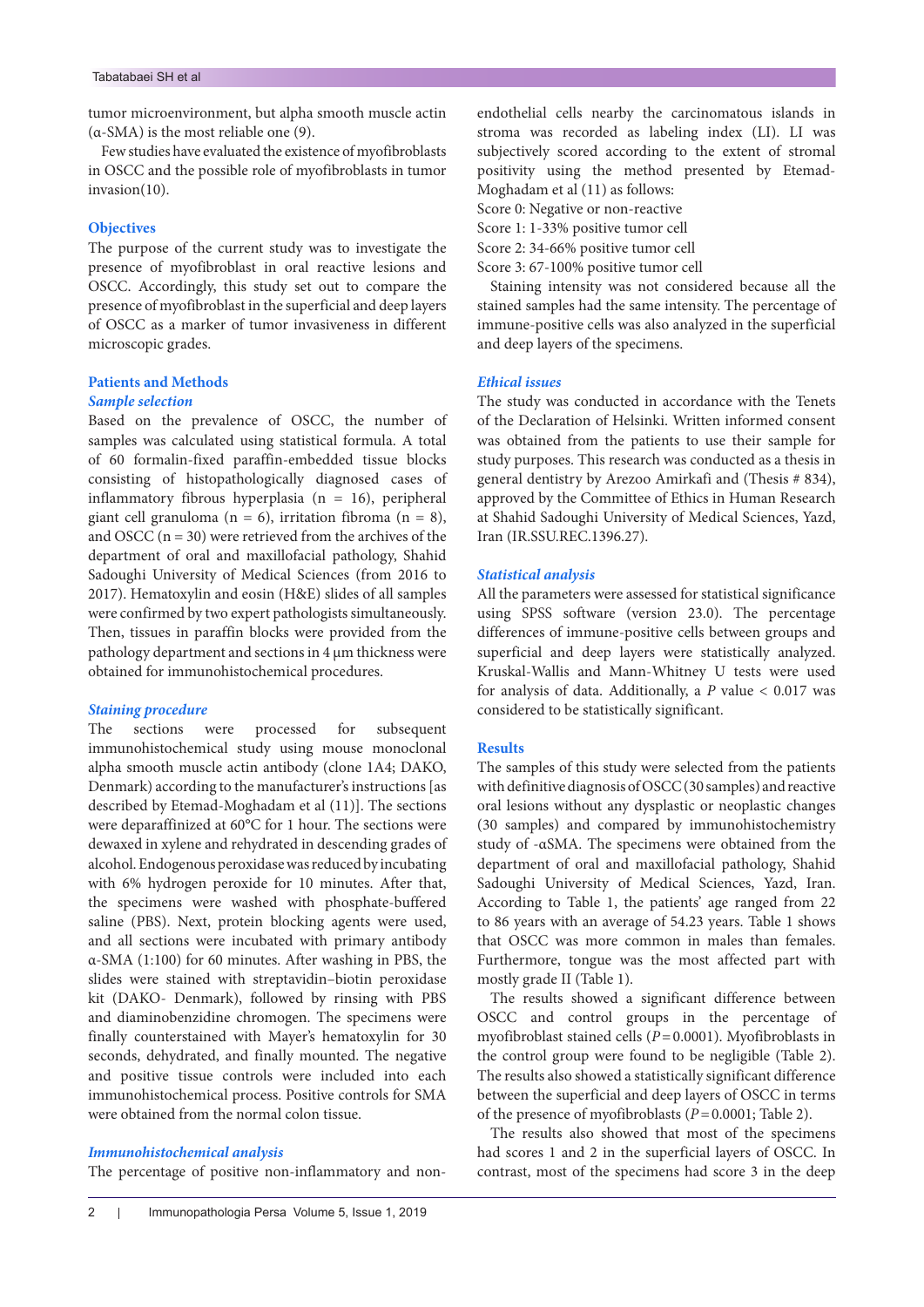**Table 1.** Distributive frequency based on age, sex, location and histological grading

| <b>Parameters</b>    | <b>Distributive frequency</b> |                |          |
|----------------------|-------------------------------|----------------|----------|
|                      | No.                           | $\%$           |          |
|                      | $1 - 20$                      | $\Omega$       | $\Omega$ |
|                      | $21 - 40$                     | 6              | 20       |
| Age (years)          | $41 - 65$                     | 18             | 60       |
|                      | >65                           | 6              | 20       |
| Gender               | Female                        | 13             | 43       |
|                      | Male                          | 17             | 57       |
|                      | Tongue                        | 20             | 66.6     |
| Location             | Lip                           | $\overline{2}$ | 6.6      |
|                      | Others                        | 8              | 26.8     |
|                      | I                             | 10             | 33.3     |
| Histological grading | Ш                             | 14             | 46.7     |
|                      | Ш                             | 6              | 20       |

**Table 2.** Comparison of mean± SD, minimum and maximum of myofibroblasts based on labeling index (LI) in superficial and depth of OSCC and control lesions

|             |         | Labeling index |           |              |              |  |
|-------------|---------|----------------|-----------|--------------|--------------|--|
| Group       |         | Mean $(\% )$   | <b>SD</b> | Min. $(\% )$ | Max. $(\% )$ |  |
| <b>OSCC</b> | Surface | 36.96          | 15.65     | 15           | 70           |  |
|             | Depth   | 61.15          | 23.37     | 25           | 92           |  |
| Control     | Surface | 0.2            | 0.76      | $\Omega$     | 3            |  |
|             | Depth   | 0.06           | 0.25      | 0            |              |  |

OSCC, Oral squamous cell carcinoma

Kruskal-Wallis test ( $P=0.0001$ ).

layers of OSCC (*P*=0.0001; Table 3). Hence, the highest percentage of myofibroblasts (score 3) was seen at the deep end of OSCC (Table 3).

To compare myofibroblasts in the superficial layers of OSCC based on histological grading, most of OSCCs with grade I had score1 and those with grade II and III had score 2 (Table 4).

To compare myofibroblasts in the deep layers of OSCC based on histological grading, we found most of OSCCs with grade I had score 1, while grade II and III OSCCs had score 3 (Table 5). Thus, it can be said that the higher grade of OSCC had more myofibroblasts, especially in the deeper layers (Figure 1).

### **Discussion**

OSCC is an important health problem worldwide, particularly in the developing countries. Despite the prior concept about tumor stromas that they have just a supportive role in the spread of malignancy, recent studies have shown that they are one of the predominant indicators of tumor progression and metastasis (2). Myofibroblasts are one of the most important stromal cells that affect tumor metastasis and invasion through secretion of numerous growth factors and inflammatory mediators. α-SMA-positive myofibroblasts are the hallmark of tumor**Table 3.** Comparison of frequency of myofibroblasts based on scores in superficial and depth of OSCC and control lesions

|             |         | <b>Score</b> |              |                         |              |
|-------------|---------|--------------|--------------|-------------------------|--------------|
| Group       |         | No Stain     | 1<br>No. (%) | $\mathbf{2}$<br>No. (%) | 3<br>No. (%) |
| <b>OSCC</b> | Surface | 0(0)         | 14(46.6)     | 15(50)                  | 1(3.4)       |
|             | Depth   | 0(0)         | 8(26.6)      | 6(20)                   | 16(53.4)     |
| Control     | Surface | 28 (93.3)    | 2(6.7)       | 0(0)                    | 0(0)         |
|             | Depth   | 28 (93.3)    | 2(6.7)       | 0(0)                    | 0(0)         |

OSCC, Oral squamous cell carcinoma

Kruskal-Wallis test (*P*=0.0001).

**Table 4.** Comparison of frequency of positive α-SMA (score) in superficial layers of OSCC based on histological grading

|                      |                | <b>OSCC Grade</b> | <b>Total</b> |              |          |
|----------------------|----------------|-------------------|--------------|--------------|----------|
| <b>Surface</b>       |                | No. (%)           | п<br>No. (%) | ш<br>No. (%) | No. (%)  |
| <b>OSCC</b><br>score |                | 10(71.4)          | 3(21.4)      | 1(7.2)       | 14 (100) |
|                      | $\overline{2}$ | 0(0)              | 10(66.7)     | 5(33.3)      | 15 (100) |
|                      | 3              | 0(0)              | 1(100)       | 0(0)         | 1(100)   |
| Total                |                | 10 (33.3)         | 14 (46.7)    | 6(20)        | 30 (100) |

OSCC, Oral squamous cell carcinoma

Kruskal-Wallis test ( $P=0.0001$ ).

**Table 5**. Comparison of frequency of positive α-SMA (score) in deep layers of OSCC based on histological grading

|                      |                |           | <b>OSCC Grade</b> |              |                         |
|----------------------|----------------|-----------|-------------------|--------------|-------------------------|
| Depth                |                | No. (%)   | п<br>No. (%)      | ш<br>No. (%) | <b>Total</b><br>No. (%) |
| <b>OSCC</b><br>score | 1              | 7(87.5)   | 1(12.5)           | 0(0)         | 8 (100)                 |
|                      | $\overline{2}$ | 3(50)     | 3(50)             | 0(0)         | 6 (100)                 |
|                      | 3              | 0(0)      | 10(62.5)          | 6(37.5)      | 16 (100)                |
| Total                |                | 10 (33.3) | 14 (46.7)         | 6(20)        | 30 (100)                |

OSCC, Oral squamous cell carcinoma.

Kruskal-Wallis test ( $P=0.0001$ ).

promoting cancer-associated fibroblasts (12).

The findings of the present study suggested a significant difference between OSCC and reactive oral lesions in myofibroblast staining. This finding highlights the importance of myofibroblasts in tumor development. The present finding also supports the study of Prasad et al which showed that the mean staining scores in welldifferentiated OSCC and poorly differentiated OSCC were 2.88 and 2.55, respectively, indicating a significant difference compared to the normal control group. They concluded that malignant epithelium induced the nearby stroma to produce myofibroblast, while their proliferation could be used as a marker of malignancy (13).

Their study showed that the number of myofibroblasts in oral reactive lesions was negligible. They also found lack of myofibroblasts in oral reactive lesions and their appearance in OSCC indicated that the malignant epithelium might have a positive inductive influence on the nearby stroma for myofibroblastic differentiation. Similarly, Gupta et al used α-SMA to detect myofibroblast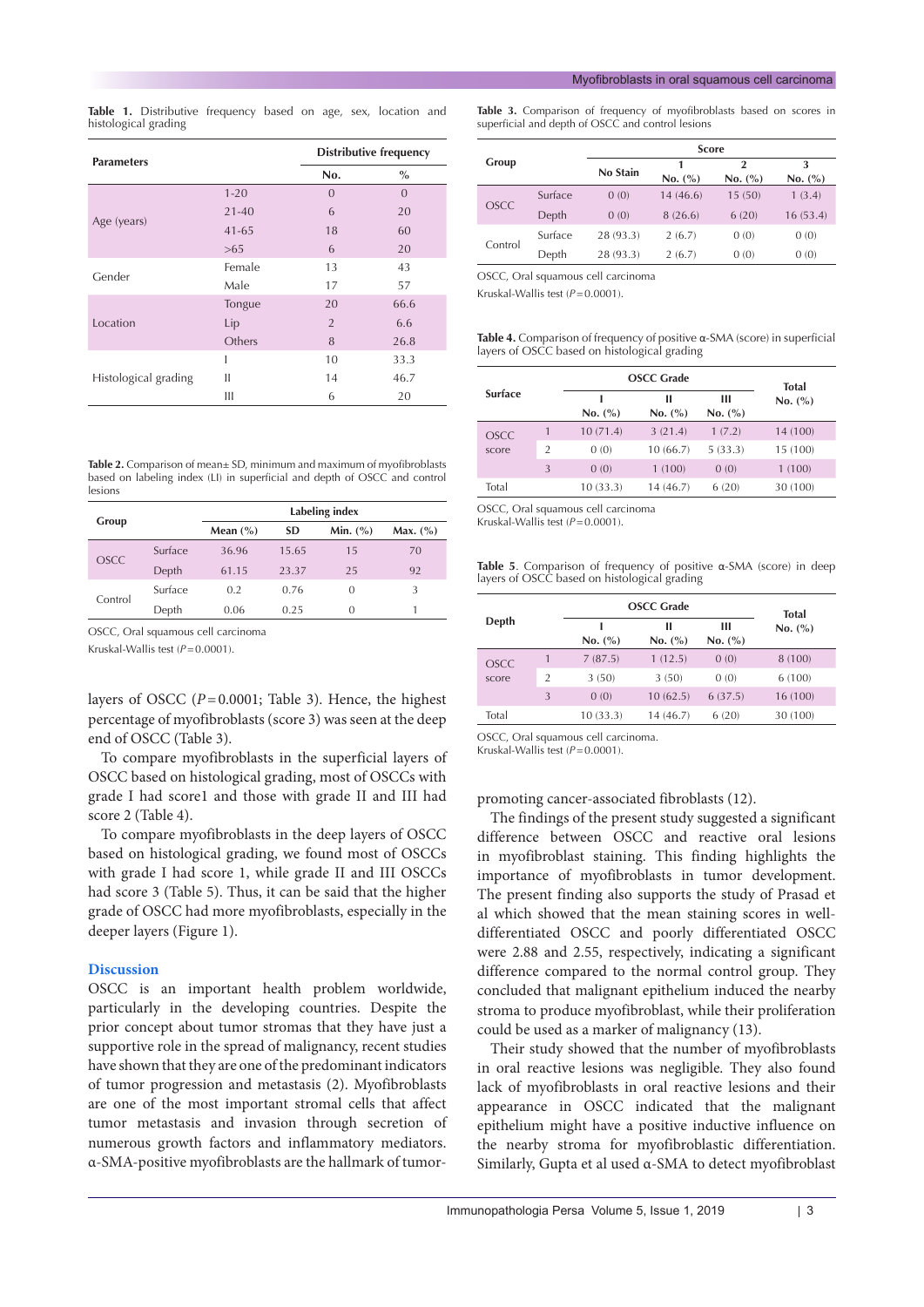

**Figure 1.** A; α-SMA staining of control group, ×100. B; α-SMA staining of control group, ×400. (C); α-SMA staining of OSCC, ×400 (well differentiated: grade I). D; α-SMA staining of OSCC×400 (moderately differentiated: grade II). E; α-SMA staining of OSCC ×400 (poorly differentiated: grade III).

in different oral lesions. They found that normal oral epithelium was devoid of myofibroblasts. In contrast, the frequencies oral leukoplakia, oral sub-mucous fibrosis, and OSCC were  $0.6 \pm 0.2$  (0-2),  $1.2 \pm 0.68$  (1-2), and 2.6 ± 1.34 (0-4), respectively, which showed the results were statistically significant. They concluded that myofibroblast induced tumor invasion in OSCC. Thus, the presence of myofibroblast is a prognostic marker and a therapeutic target (14).

The results of our study also suggested a significant difference in stained myofibroblasts in superficial and deep layers of OSCC. This finding indicates that the myofibroblasts in the stroma of OSCCs are crucial for the invasion of epithelial cells into the depth of oral mucosa. The study of Almangush et al also demonstrated that depth of invasion and tumor budding were concomitant with poor prognosis in individuals with early oral tongue SCC. However, cancer-associated fibroblast density and histologic risk-assessment score did not affect the survival rate (15). Interestingly, their recent finding is contrary to their previous study, where they showed that cancerassociated fibroblasts were a poor prognostic factor in tongue SCC and were strongly associated with elevated mortality (16). They argued that this difference might be due to the inclusion of individuals with stages III and IV of oral SCC of tongue in their earlier study.

Furthermore, Sindhu et al showed that depth of invasion at tumor invasive front had a statistically significant correlation with progressive histological grades of OSCC, thus showing their potential role in predicting both tumor aggressiveness and tumor prognosis. They concluded that depth of invasion could be used in the selection of patients needing more extended treatment and further lymph node assessment (17).

Consistent with the results of our investigation, the presence of stromal myofibroblasts was statistically different in grades I , II, and III of OSCC. Contrary to the present study, Parasad et al, Etemad Moghadam et al, and Ganesan K et al did not observed any significant difference in the distribution of myofibroblasts among different grades of OSCC (11-13).

Myofibroblasts have been recognized as the main component in the stroma of many solid malignant tumors such as breast cancer (18), prostate cancer (19), and hepatocellular carcinomas (20). However, few studies published in recent years have evaluated the presence of myofibroblasts in OSCC and the possible role of myofibroblasts in tumor invasion (10).

# **Conclusion**

The present study was designed to determine the effect of myofibroblasts on tumor development and invasion and to evaluate the presence of myofibroblasts in the superficial and deep layers of OSCC. The findings highlight that the presence of myofibroblasts in the stroma, assessed by α-SMA, indicates tumor progression and invasiveness in patients with OSCC.

#### **Limitations of the study**

The major limitation of our research is a small sample size in each microscopic grade due to problems in providing blocks with suitable and sufficient tissues.

#### **Conflicts of interest**

No conflict of interests declared.

#### **Ethical considerations**

Ethical issues (including plagiarism, data fabrication, and double publication) have been completely observed by the authors.

#### **Authors' contribution**

All authors were involved in the study design, laboratory work, data analysis, preparation, and editing the final manuscript.

#### **Funding/Supported**

Shahid Sadoughi University of Medical Sciences supported the study.

#### **References**

- 1. Ferlay J, Soerjomataram I I, Dikshit R, Eser S, Mathers C, Rebelo M, et al. Cancer incidence and mortality worldwide: sources, methods and major patterns in GLOBOCAN 2012. Int J Cancer. 2015;136:E359-386. doi: 10.1002/ijc.29210.
- 2. Siriwardena S, Tsunematsu T, Qi G, Ishimaru N, Kudo Y.